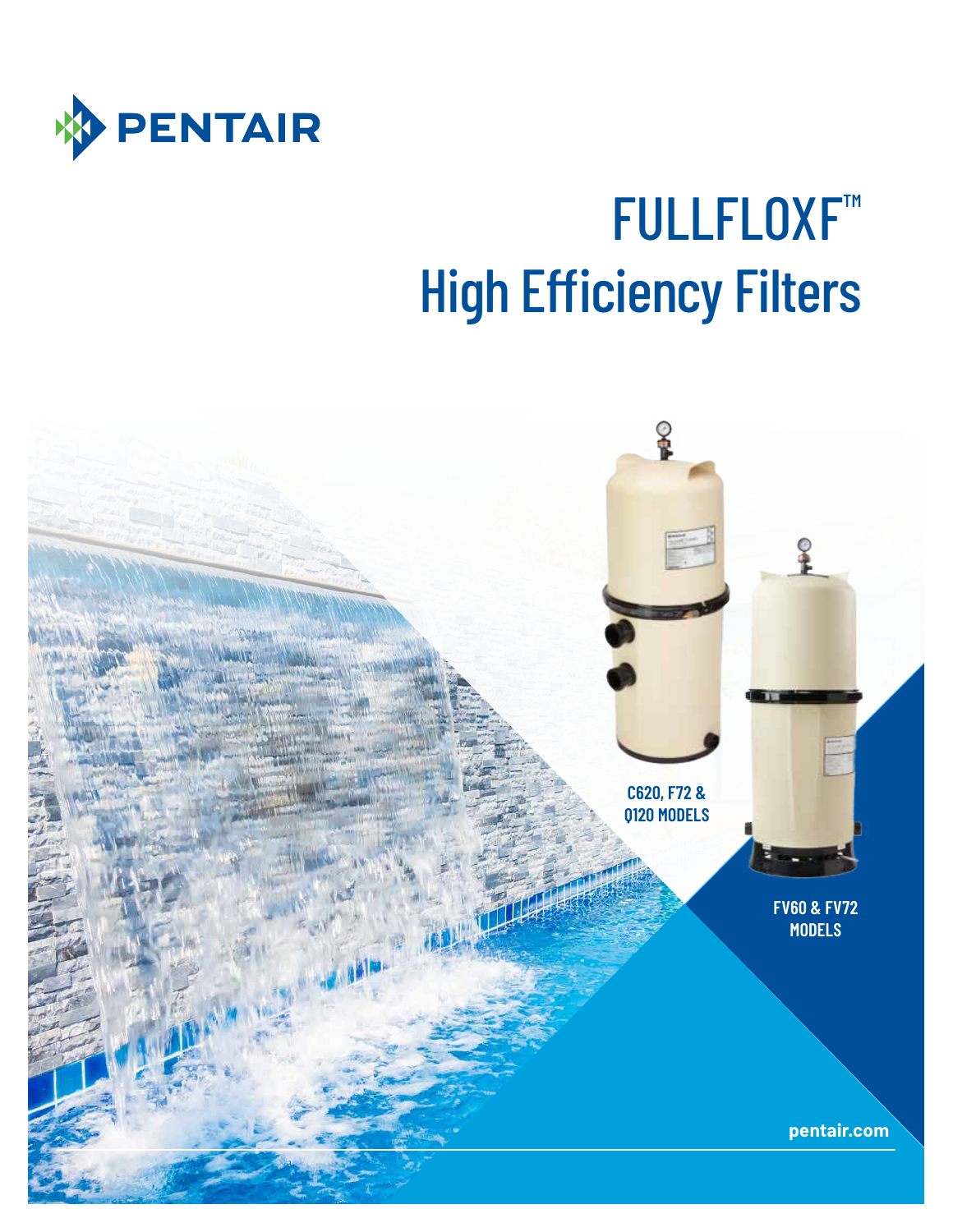

Every product in the FullFloXF family of high efficiency pool filters offers optimum filtration efficiency, easy maintenance and longer runs between cleanings—keeping even the largest, splashiest pools sparkling-clear at a lower operating cost.



**PENTAIR** 

#### **CRYSTAL-CLEAR WATER**

Superior filtration removes even the tiniest particles for an sparkling-clean pool experience.



#### **ENERGY & COST SAVINGS**

Enhanced internal design and balanced flow enable up to 25% greater energy efficiency and lower operating cost.\*



#### **LOW MAINTENANCE**

Ideal for large and premium pools, longer filtration cycles extend periods between cleanings.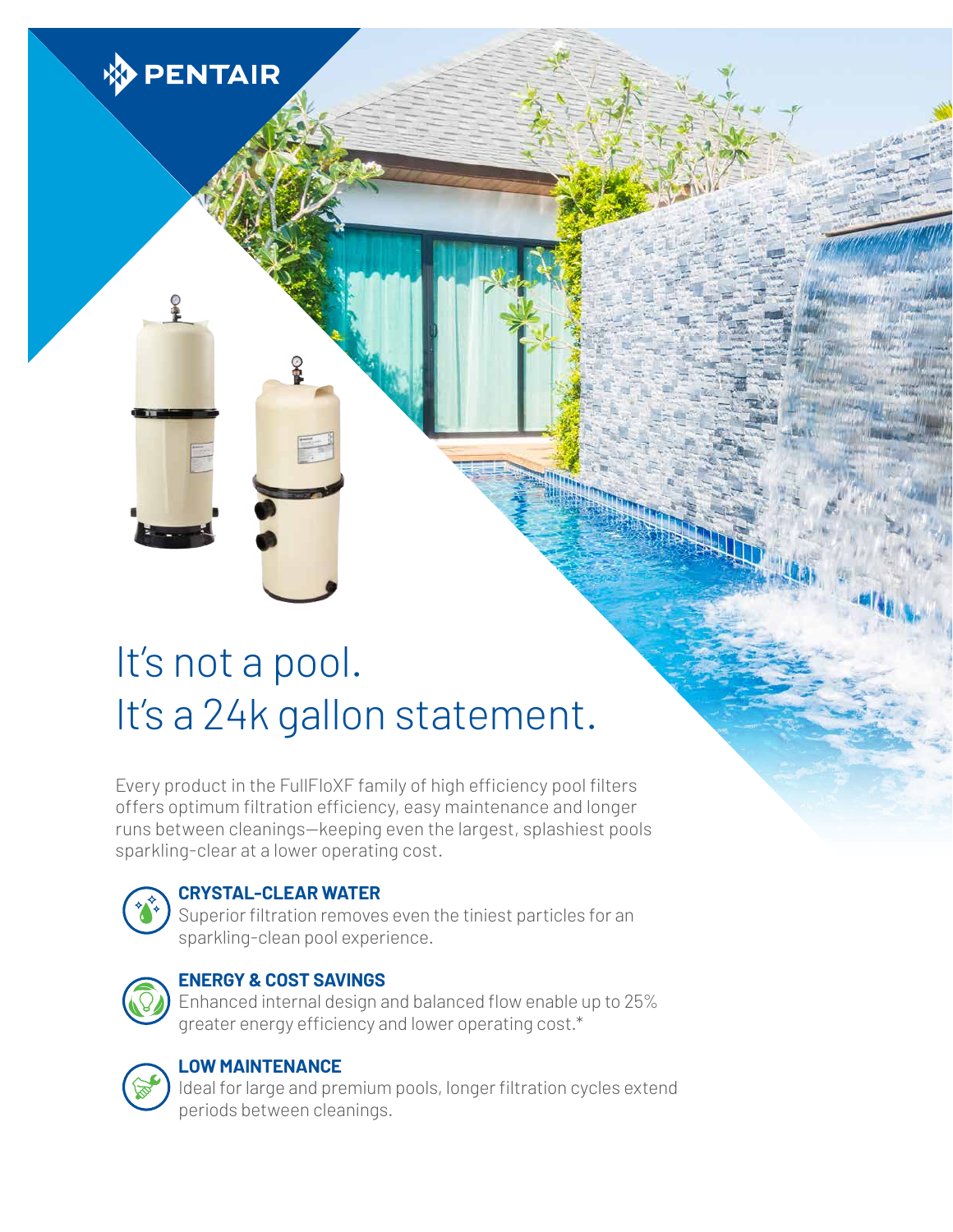## Clean, pristine pool water is but a FullFloXF™ Filter away…



### **FullFloXF FV60 & FV72**

High-Efficiency Fiberglass D.E. Filter Water that sparkles, for less.

- ∙ Superior filtration captures even microscopic dirt & bacteria
- Up to 25% more energy efficient for lower operation costs\*
- Unique design which includes a built-in backwash valve that extends time between cleaning and ensures flawless operation under all conditions



### **FullFloXF F72**

High-Efficiency Fiberglass D.E. Filter Our most efficient filter, ever.

- ∙ Superior filtration captures microscopic dirt, algae and even some bacteria
- Enhanced internal design & balanced flow enable 25% greater efficiency and low operating cost\*
- High capacity makes it the perfect match for large & feature-rich pools



#### **FullFloXF Q120**

High-Efficiency Cartridge-Style D.E. Filter The crystal-clarity of D.E., with cartridge convenience.

- ∙ D.E. filtration traps the smallest particles for unmatched water clarity
- Four-cartridge design with 120 sq. ft. of filter area extends time between cleanings
- Easy-to-access, easy-to-clean cartridge design makes cleaning quick & simple
- Enhanced internal design & balanced flow provides up to 25% more energy efficient for lower operating cost\*



#### **FullFloXF C620**

High-Efficiency Cartridge Filter High-efficiency, high-capacity cartridge filtration.

- ∙ Four-cartridge design traps more dirt and extends time between cleanings with 620 sq. ft. of filtration
- Up to 25% more energy efficient for lower operating cost\*
- Designed for easy cleaning and maintenance, with long-lasting durability